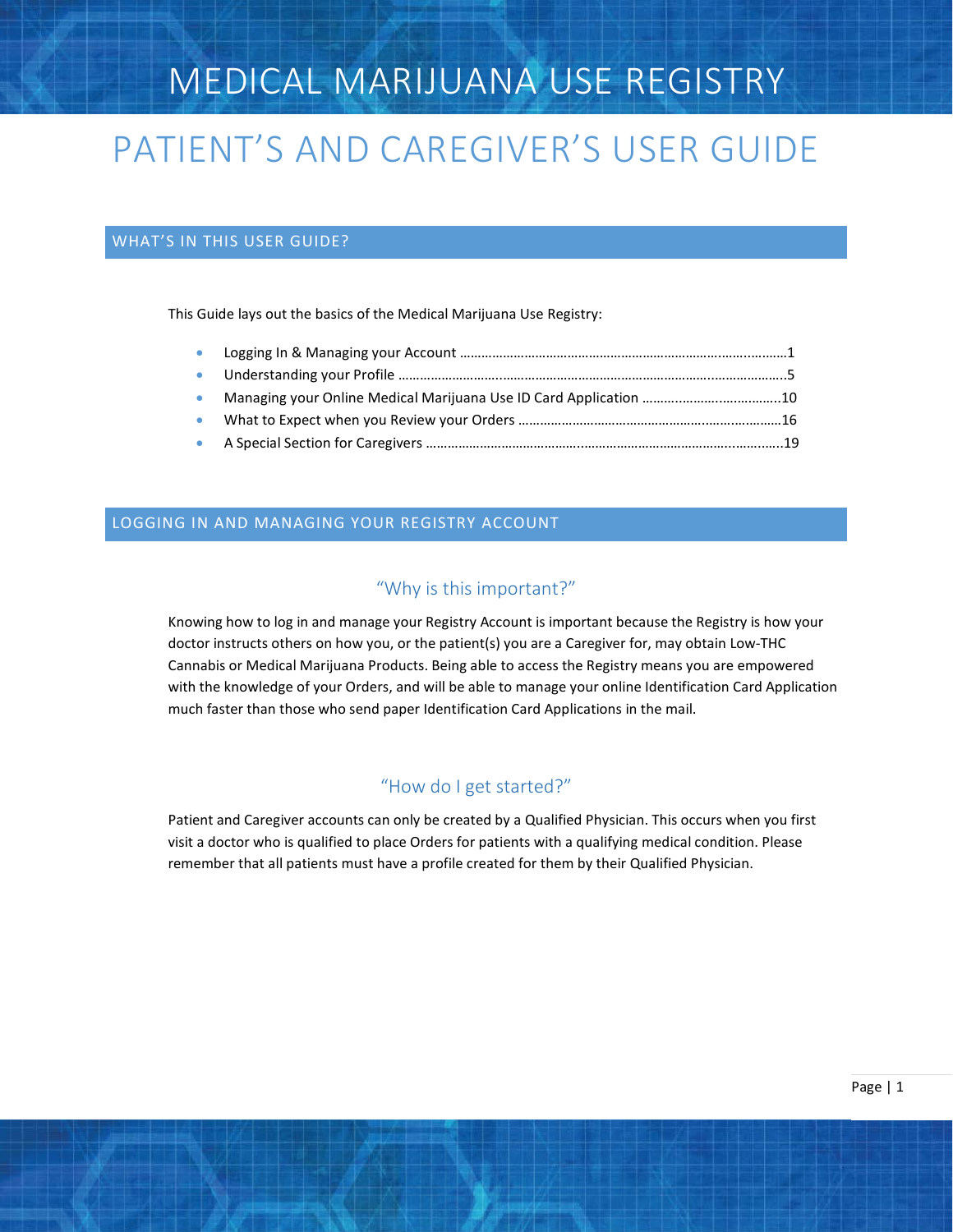### "How do I know if I have an account?"

The email address you supplied to your physician is used to access your Registry account. If you have never provided your email to your physician, you will not have a username to access your account. If you feel that's the case, your physician can search for your profile and confirm. If they see that your email has not been added to your Profile, they can easily add it.

If you know that the doctor has supplied your email address to your Profile in the Registry, check your email inbox for an invitation to log in for the first time. The email will look like this:

|                                                                                                                                                                           | Florida Medical Marijuana Registry - mmuregistry.flhealth.gov |                                                                          |  |  |
|---------------------------------------------------------------------------------------------------------------------------------------------------------------------------|---------------------------------------------------------------|--------------------------------------------------------------------------|--|--|
| Mission:<br>To protect promote & improve the health<br>of all people in Florida through integrated<br>state, county & community efforts.                                  |                                                               | Governor                                                                 |  |  |
|                                                                                                                                                                           |                                                               | Surgeon General and Secretary                                            |  |  |
|                                                                                                                                                                           | Vision: To be the Healthiest State in the Nation.             |                                                                          |  |  |
| Welcome new user, your login id is below. Your password will be sent in a separate email.<br>Login:<br>Please log in to the site here: https://mmuregistry.fihealth.gov/. |                                                               |                                                                          |  |  |
| Florida Department of Health<br>FLBoardOfMedicine.gov<br>FloridasOsteopathicMedicine.gov<br>FloridaHealth.gov                                                             |                                                               | <b>Accredited Health Department</b><br>Public Health Accreditation Board |  |  |

When your doctor saves your email address to your Profile, the Registry will send you this email, along with another that contains your temporary password.

### "I don't have that password email."

 $Or...$ 

## "I forgot my password."

This is not a problem. If your doctor added your email address to your profile, you can request a new temporary password by using your email address. Here's how:

Using your web browser, navigate to the Registry [\(https://mmuregistry.flhealth.gov/\)](https://mmuregistry.flhealth.gov/) and click Login in the top Menu Bar.

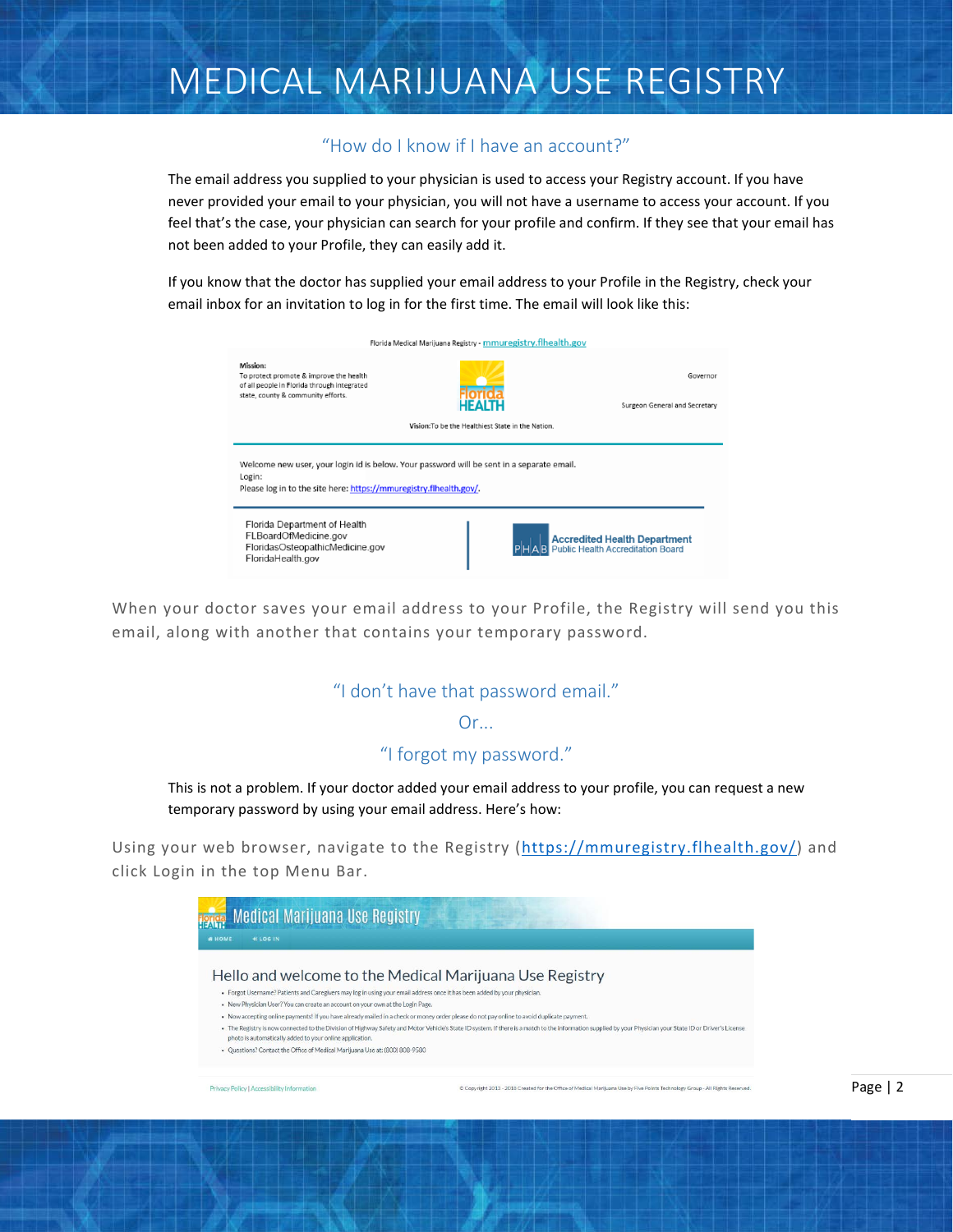Just below the Log In Button, you'll see a link titled "Forgot Password?"



You'll be asked to supply your username. Enter your username and click Submit.

## "I don't know my username!"

Your username is always going to be the email address your doctor added to your Profile.

## "Now what?"

Once you've supplied your username and click Submit, the Registry will email you a temporary password to the email address associated with your profile. The temporary password is only valid for 24 hours and for one successful login attempt – as soon as you use it, you'll be asked to reset your password to something else. Password requirements can be found on the following page.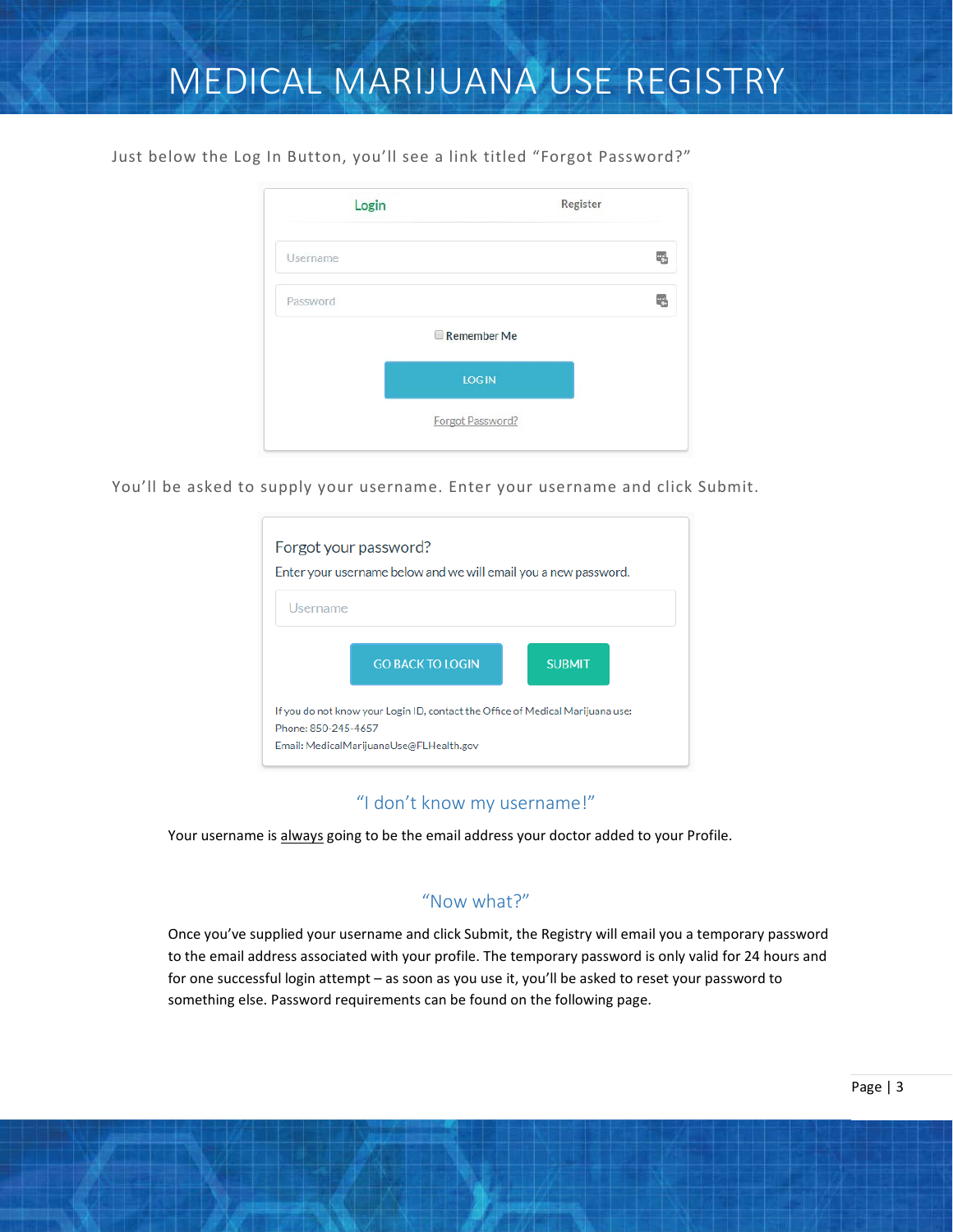### "The Registry told me that 'this login was not found.' What do I do?"

First, check the spelling of the email you supplied. It should be the same as what the doctor entered. If you still don't get a match, it is possible that the doctor mis-typed the email address, or perhaps they haven't supplied it to your Profile yet. Contact your doctor to resolve this.

## "I never got the email after submitting my username."

If the system did *not* say "this login was not found" and you still did not receive an email from the Registry, please check your email's Spam or 'Junk' folders – sometimes emails generated by the Registry are intercepted there. If you find that it was caught by your junk filter, you should adjust your settings – the Registry will be emailing you important information (such as your OMMU ID Card application information) later, and you won't want to miss those!

## "I'm able to log in, but I want to change my password."

Once you're logged in, you'll see a "Change Password" link in the menu bar at the top. Clicking it will take you to where you can change it.

This page is where you'll change your password:

| <b>Reset Password</b> |                         |  |  |             |
|-----------------------|-------------------------|--|--|-------------|
|                       | <b>Current Password</b> |  |  |             |
|                       |                         |  |  | 鷗           |
| <b>New Password</b>   |                         |  |  |             |
|                       |                         |  |  | $\circledR$ |
|                       | <b>Confirm Password</b> |  |  |             |
|                       |                         |  |  | $\circledR$ |

The information in the Registry is very private, so you'll need to use a secure password that

- Is at least 10 characters long
- Has at least one uppercase letter (A, B, C, etc.)
- Has at least one lowercase letter (a, b, c, etc.)
- Uses a "special character" like '#&\*^\$()&?/'
- And at least one number (1, 2, 3, etc.)

Page | 4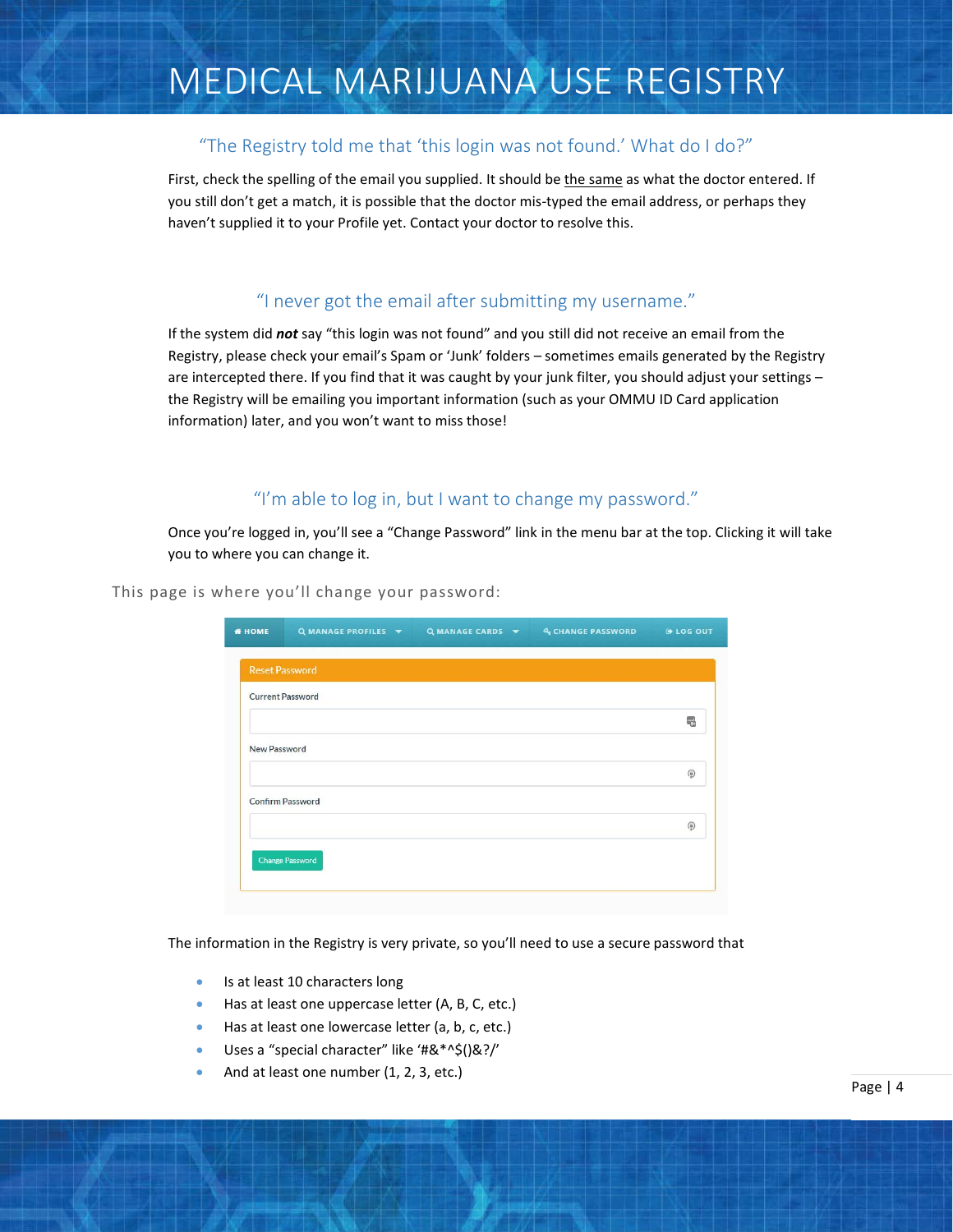Your Profile contains all of the personal information needed to provide you with products and support. It contains your:

- Name
- Phone number
- Email address (which is also your username)
- Date of Birth
- Patient Number
- Weight and gender
- Address information

If you have an Approved OMMU ID Card, you'll see:

- The photo that is on your card
- A unique card identifier number for Law Enforcement
- How long you have until the card expires

If you do not yet have an ID Card, you'll see:

- A blank photo placeholder
- A notification that your Card Application isn't complete

The next page shows you what your Profile looks like when you're first given an account and haven't received your first ID Card.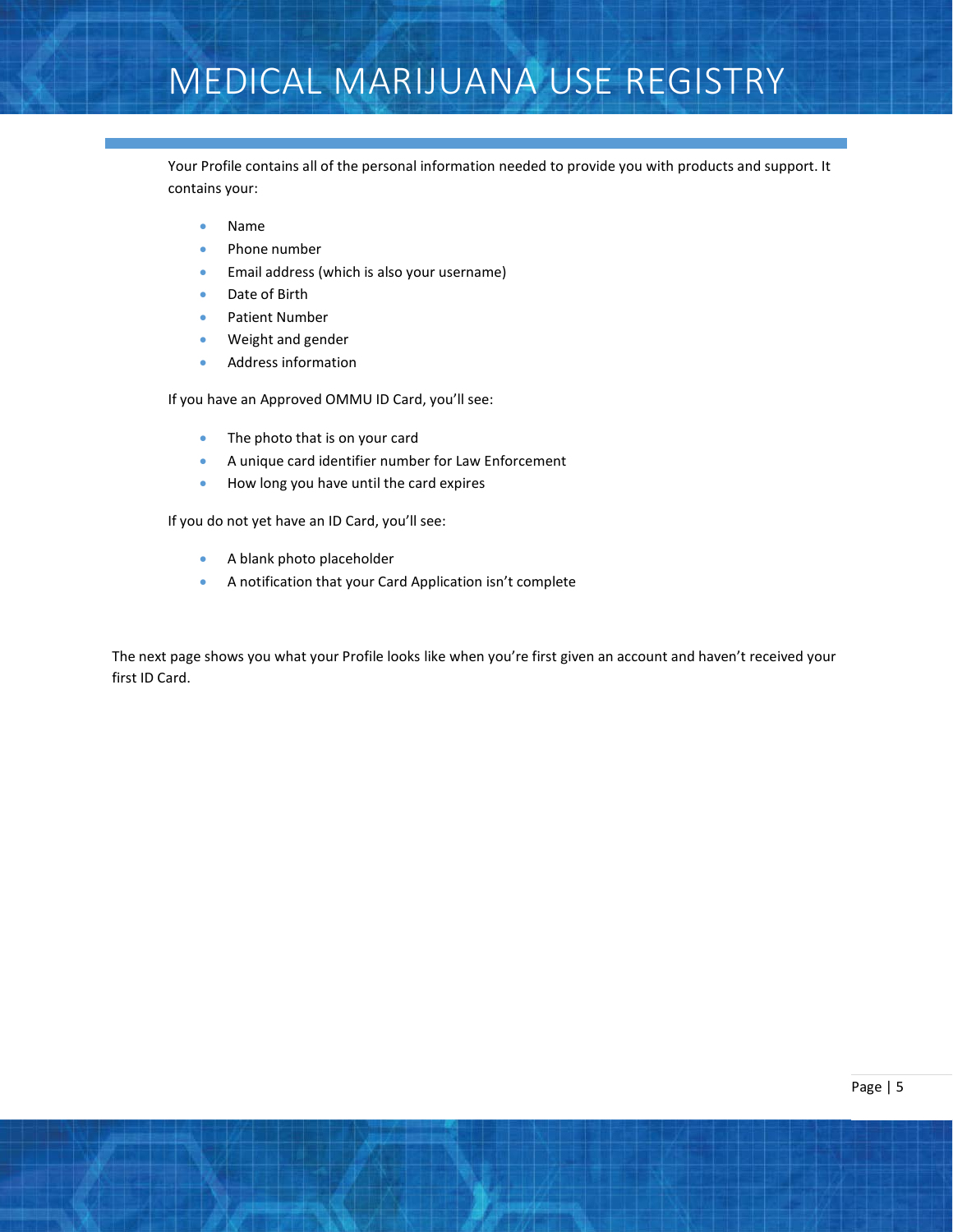This is what your Profile looks like when you're first given a Registry Account:

|               | Medical Marijuana Use Registry        |                               |                                                             | Welcome   TYPICAL PATIENT                                                   |
|---------------|---------------------------------------|-------------------------------|-------------------------------------------------------------|-----------------------------------------------------------------------------|
| <b>N</b> HOME | <b>Q YOUR PROFILE</b>                 | <b>Q YOUR CARD</b>            | <b>4 CHANGE PASSWORD</b>                                    | <b>E</b> LOG OUT                                                            |
|               | Patient Profile for: PATIENT, TYPICAL |                               | Patient Number: POZBRQAZ                                    |                                                                             |
|               | $192 \times 192$                      |                               |                                                             | Your Card application is incomplete. Navigate to Your Card to finish it up. |
|               |                                       |                               | You cannot obtain cannabis products until this is completed |                                                                             |
|               |                                       |                               | <b>Last Name:</b>                                           | <b>PATIENT</b>                                                              |
|               | Id Card #:                            |                               | <b>First Name:</b>                                          | <b>TYPICAL</b>                                                              |
|               |                                       |                               | <b>Middle Initial:</b>                                      | S                                                                           |
|               | Manage Card                           |                               | <b>Primary Phone:</b>                                       | 123-456-890                                                                 |
|               |                                       |                               | <b>Email Address:</b>                                       | derek.prowse@fiveptg.com                                                    |
|               |                                       |                               | Date Of Birth:                                              | 01/01/1911                                                                  |
|               |                                       |                               | <b>Patient Number:</b>                                      | <b>POZBRQAZ</b>                                                             |
|               |                                       |                               | <b>Patient Weight:</b>                                      | <b>120 lbs</b>                                                              |
|               |                                       |                               | Gender:                                                     | Male                                                                        |
|               |                                       |                               | Address1:                                                   | 123 ANY STREET                                                              |
|               |                                       |                               | Address2:                                                   | APT <sub>2</sub>                                                            |
|               |                                       |                               | City:                                                       | PANAMA CITY BEEACH                                                          |
|               |                                       |                               | County:                                                     | <b>BAY</b>                                                                  |
|               |                                       |                               | Zip code:                                                   | 32413                                                                       |
|               |                                       | <b>Manage Profile Details</b> |                                                             |                                                                             |
|               |                                       |                               |                                                             |                                                                             |

If you have a Caregiver associated to you, you will see them listed at the bottom:

| Address <sub>2</sub> :        | APT <sub>2</sub>          |
|-------------------------------|---------------------------|
| City:                         | PANAMA CITY BEEACH        |
| County:                       | <b>BAY</b>                |
| Zip code:                     | 32413                     |
| <b>Caregivers</b>             | <b>TYPICAL, CAREGIVER</b> |
| <b>Manage Profile Details</b> |                           |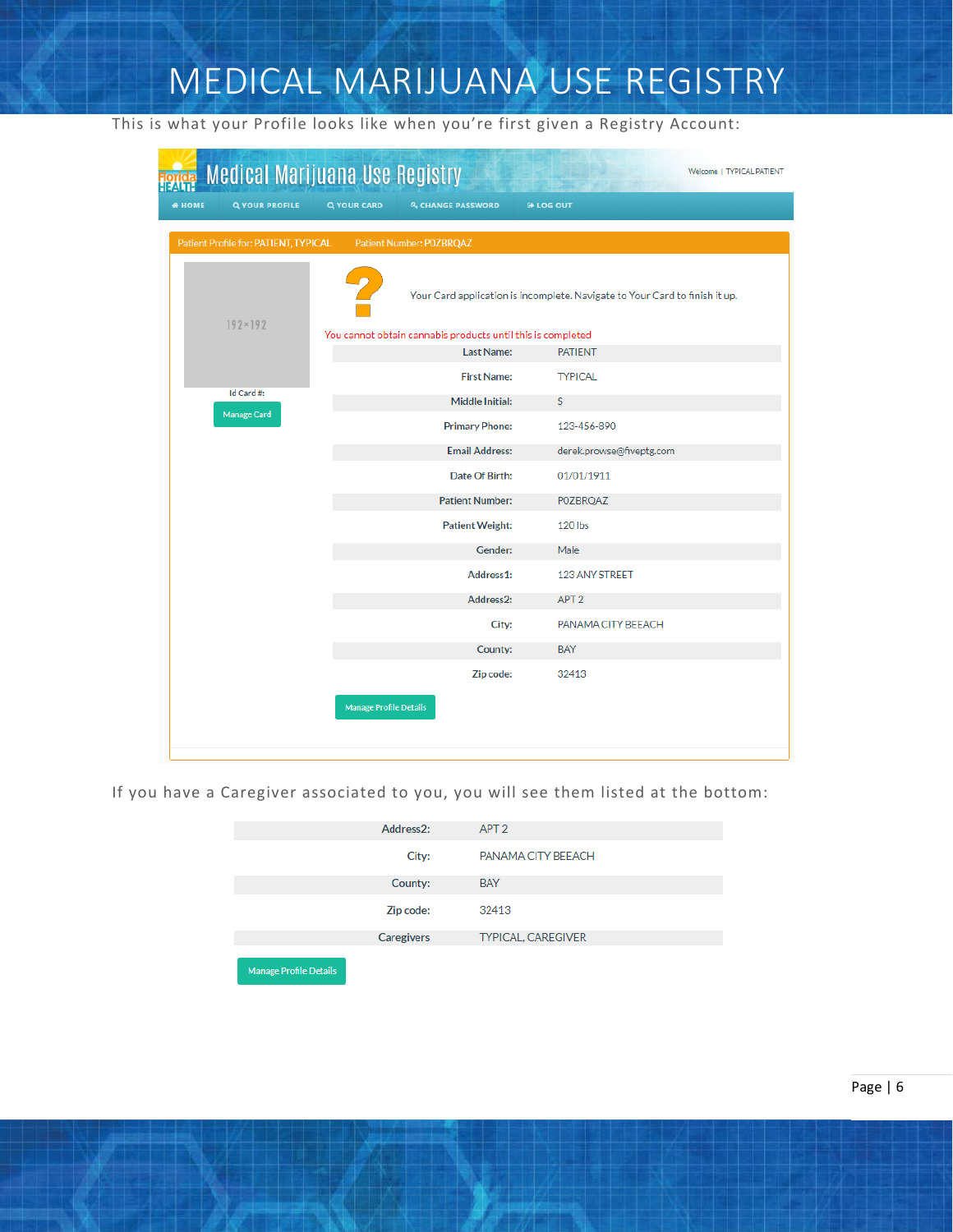## "Something on my Profile isn't right. I want to fix it."

To edit your Profile, click "Manage Profile Details" near the bottom of your Profile. You'll be taken to a page where you can make changes.

Changing parts of your Profile:

| Last Name:                                            | <b>PATIENT</b>                   |
|-------------------------------------------------------|----------------------------------|
| <b>First Name:</b>                                    | <b>TYPICAL</b>                   |
| <b>Middle Initial:</b>                                | S                                |
| <b>Primary Phone:</b>                                 | 123-456-890<br>固                 |
| <b>Email Address:</b>                                 | derek.prowse@fiveptg.con         |
| Date Of Birth:                                        | 01/01/1911                       |
| <b>Patient Number:</b>                                | <b>POZBROAZ</b>                  |
| <b>Patient Weight:</b>                                | 120 lbs                          |
| Gender:                                               | Male<br>v                        |
| Address1:                                             | 123 ANY STREET                   |
| Address <sub>2</sub> :                                | APT <sub>2</sub>                 |
| City:                                                 | PANAMA CITY BEEACH               |
| County:                                               | Bay<br>$\boldsymbol{\mathrm{v}}$ |
| Zip code:                                             | 32413                            |
| <b>Caregivers</b>                                     | <b>TYPICAL, CAREGIVER</b>        |
| <b>Go Back to Profile</b><br><b>Save Your Changes</b> |                                  |

There are three types of changes that can be made to your Profile:

- Things only your Doctor can change:
	- Your name
	- Your date of birth
	- **P** Your weight
	- **P** Your gender
	- **F** The caregiver associated with your Profile
- Things you can change without needing a new ID Card:
	- **•** Your Phone Number
	- **•** Your Email Address
- Things that require a new ID card if changed:
	- Your address information (Address Line 1 thru Zip Code)

Your Patient Number cannot be changed.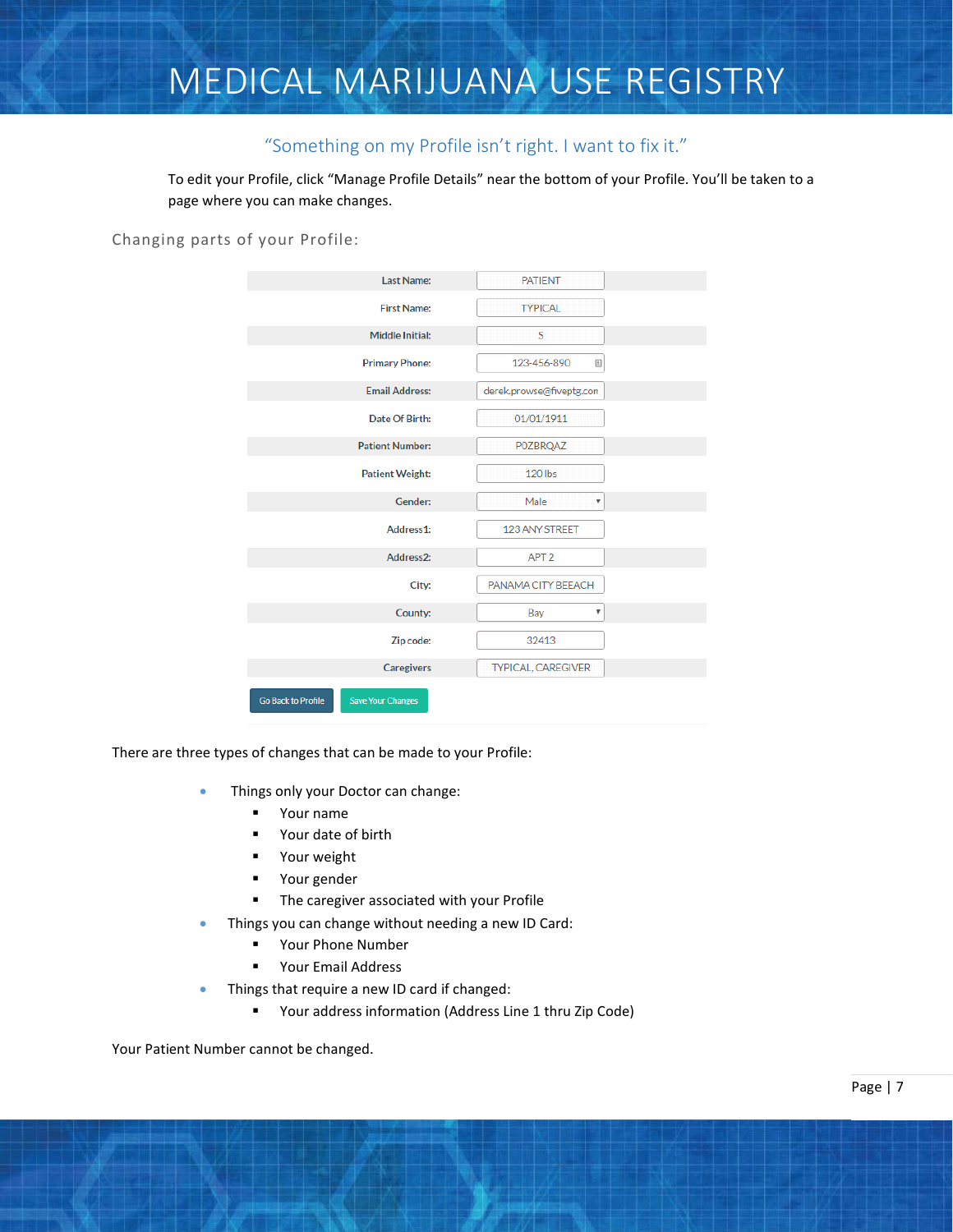#### "I want to use a different email address than what the Doctor put in."

To change your email address, enter in your new email address in the appropriate field and click "Save Your Changes." You'll be asked to confirm that you want to make this change:

| Email Address:<br>new@enia                                                                                                                                                   |                           |
|------------------------------------------------------------------------------------------------------------------------------------------------------------------------------|---------------------------|
| <b>Email Changed</b>                                                                                                                                                         |                           |
| Be sure to verify that this email address is correct - it is your<br>only way into the Registry. If something goes wrong, your<br>Physician can update your Profile for you. | BRC<br>20 lb<br>ale<br>ΥS |
| <b>Discard Changes</b><br><b>Update My Application</b>                                                                                                                       | ay                        |

**Be careful and confirm it's right!** Entering an invalid email address may cause you to lose your access to the Registry!

Email addresses **must** be unique for each user, you cannot share an email address with another person in the Registry.

#### "Now what?"

Now use this new email address as your username when you need to log in again.

Whenever you change your email address, you'll be asked to reset your password the next time you log in to protect your privacy.

### "I accidentally put in the wrong email address. What do I do?"

If you haven't logged out yet, you can correct it in your Profile, just change it as described above.

If you have logged out since making the change, and you think you mistyped your email address, your physician will be able to fix it for you.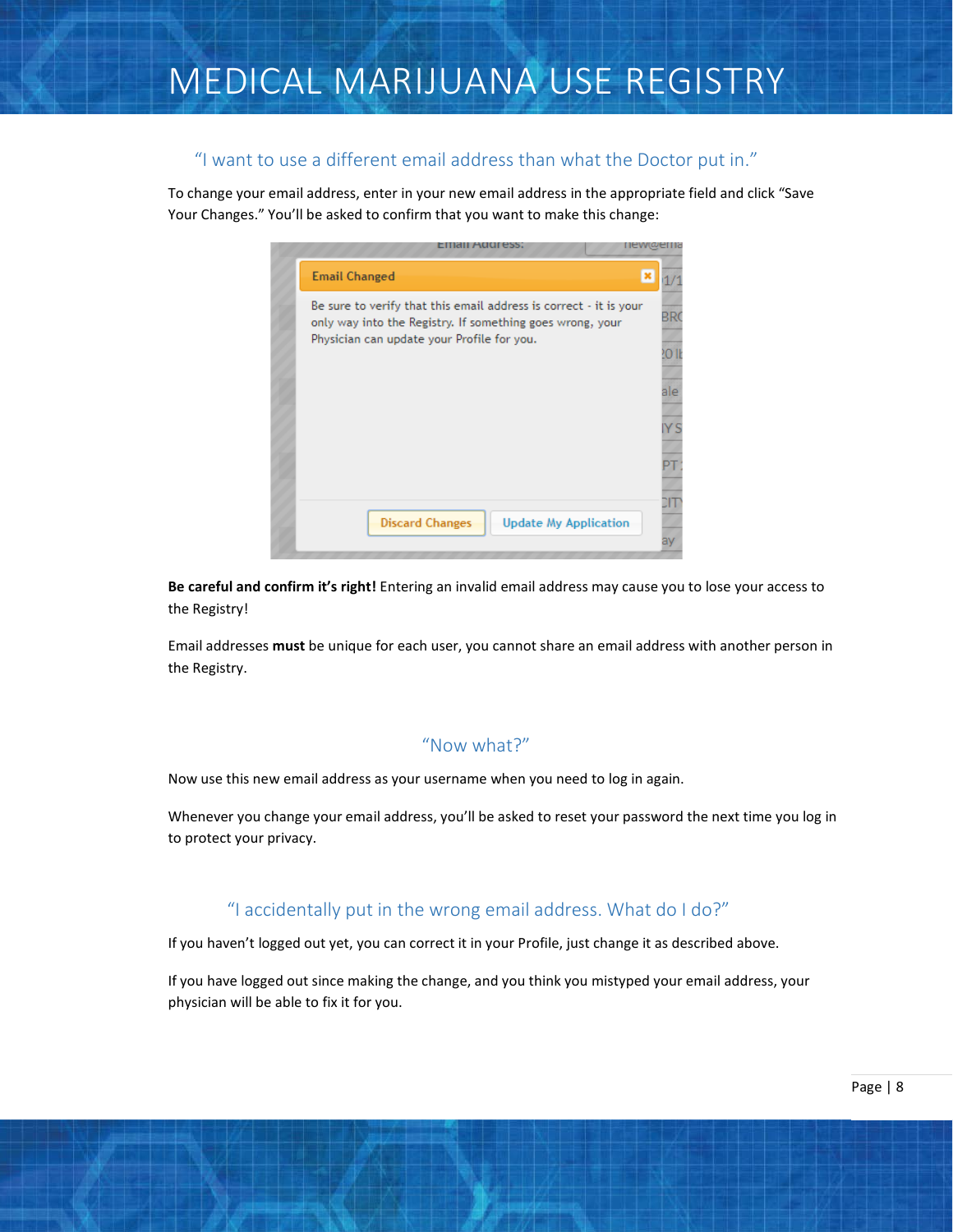### "The Doctor entered my Name/DOB/Weight/Gender wrong."

Your doctor must correct this immediately. Contact them to arrange to have your profile fixed.

An incorrect Name/DOB/Weight/Gender will complicate your experience of getting an ID Card and cause delays in receiving Dispensations from a Medical Marijuana Treatment Center.

If you have an incorrect Name and/or DOB listed, Law Enforcement Officials may not be able to verify that you are legally authorized to possess cannabis products.

## "My Profile is for a completely different person."

Your doctor must correct this immediately. This is an extremely rare occurrence but is a sign that the doctor accidentally applied your email address to the wrong patient.

### "I don't see my Caregiver under my Profile."

Your doctor is responsible for adding your Caregiver to your Profile.

## "I'm a Caregiver, but don't see my Patient as a choice in the Menu."

The Patient's doctor needs to link your account to the patient you represent. Have the patient contact their doctor to request for you to be added to the patient's profile.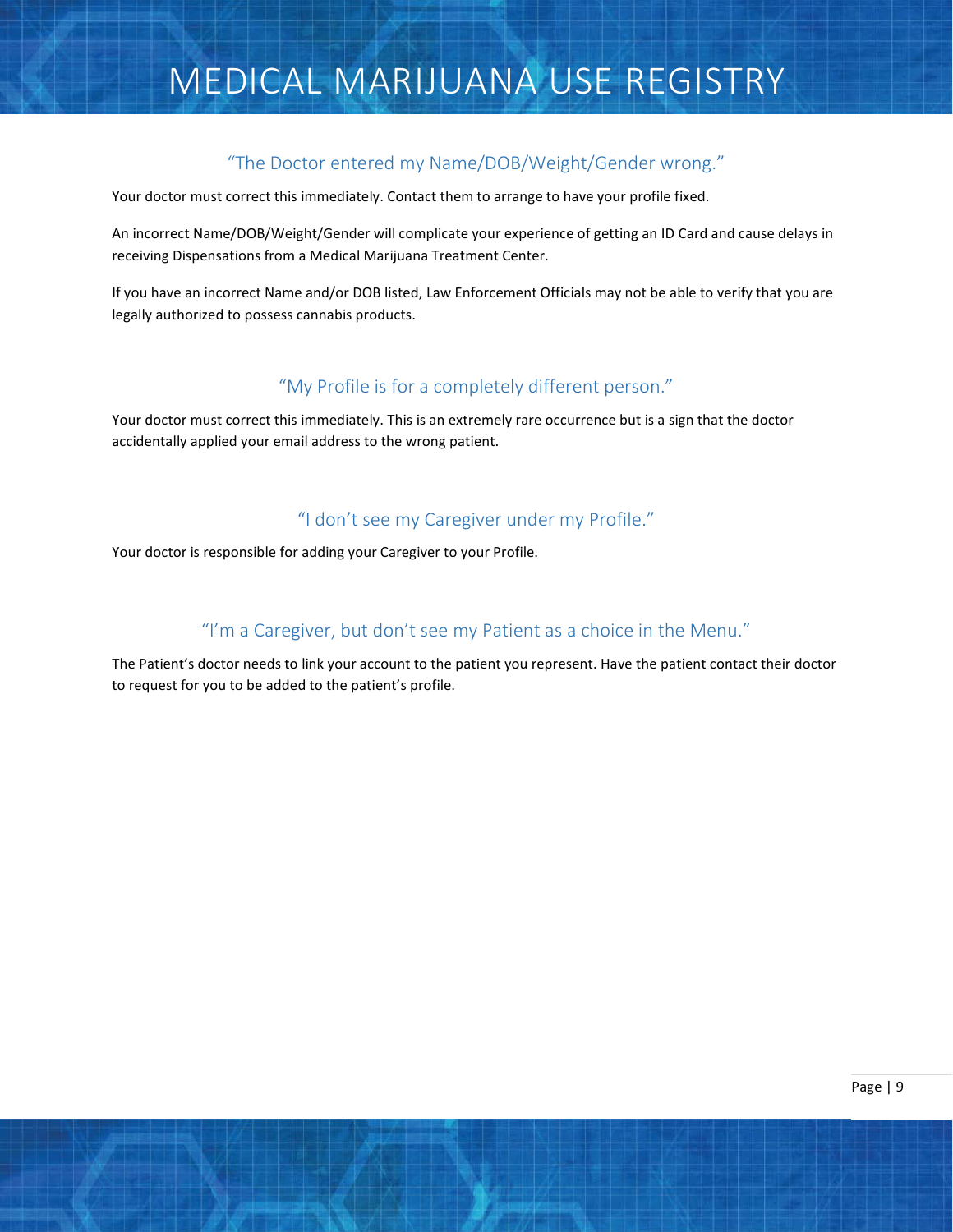Florida Law requires that you obtain a Medical Marijuana Use ID Card from the Department of Health to obtain products from an MMTC. You do not need an ID Card to visit a doctor and have them place Orders for you, but without the card, you can't use the Orders to obtain products.

While you are welcome to mail in a paper application for your ID Card, the Registry makes it easy to apply online and get your card more quickly. This part of the User Guide walks you through the process of completing your online application.

You can view your application from the link in the menu bar titled "Your Card."

## "How is my Application laid out for me?"

Your Card Application has six parts:

- Your Photo,
- Your Address and other basic information,
- Your Proof of Residence,
- Your payment,
- The Date the Card was printed, and
- A place for you to sign electronically.

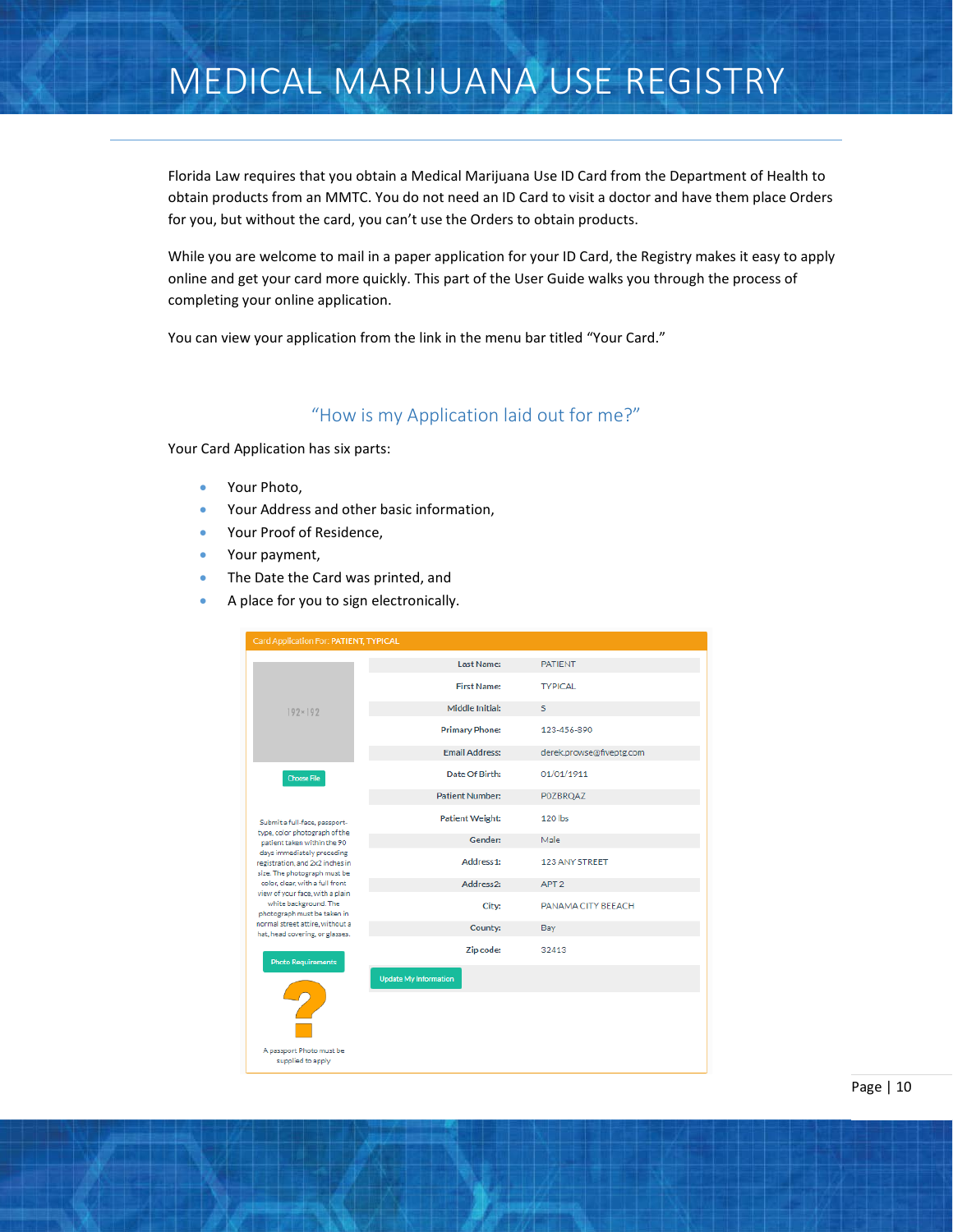Below that is a place for you to supply your Proof of Residence and Payment, and a section that will state when your card was printed:

| <b>Proof of Residence</b>                                                                                                                                                                  |                                                                                                                                                                                                                                                                                                                                                                                                                                                                                                                                     |                                                                                                                                |
|--------------------------------------------------------------------------------------------------------------------------------------------------------------------------------------------|-------------------------------------------------------------------------------------------------------------------------------------------------------------------------------------------------------------------------------------------------------------------------------------------------------------------------------------------------------------------------------------------------------------------------------------------------------------------------------------------------------------------------------------|--------------------------------------------------------------------------------------------------------------------------------|
| residency of a designated caregiver.<br><b>Choose File</b>                                                                                                                                 | All applicants must submit a copy of a valid Florida Driver's License or Florida Identification card. If the applicant does not possess a valid Florida Drivers's License or a<br>current Florida Identification card, they may submit a current utility bill in the person's name including a Florida address or a current Florida Voter's Registration card.<br>For minor applicants, the applicant may submit a copy of the minor's Birth Certificate or current record of registration from a Florida school(K-12, and proof of | You must supply Proof of<br>Residence to apply<br>The patient cannot<br>obtain cannabis<br>products until this is<br>completed |
| <b>Payment Record</b><br>Cards cannot be issued or renewed until the Office of Medical Marijuana Use receives a \$75 processing fee.                                                       |                                                                                                                                                                                                                                                                                                                                                                                                                                                                                                                                     |                                                                                                                                |
| Pay By Mail:<br>You may mail in your payment in to the following address:<br>Florida Department of Health<br>ATTN: Office of Medical Marijuana Use<br>PO Box 31313<br>Tampa, FL 33631-3313 | Pay Online:<br>Click here to go Pay Online<br>A \$2.75 convenience fee will be added to each online payment.                                                                                                                                                                                                                                                                                                                                                                                                                        | A payment issue has not<br>been processed                                                                                      |
| <b>Date Card Printed</b>                                                                                                                                                                   |                                                                                                                                                                                                                                                                                                                                                                                                                                                                                                                                     |                                                                                                                                |
| This section is when the Card was printed by the OMMU<br>Date Card Printed: (mm/dd/yyyy)                                                                                                   |                                                                                                                                                                                                                                                                                                                                                                                                                                                                                                                                     | The Card has not been<br>printed yet                                                                                           |

...and at the very bottom is where you electronically sign for your Application:

| Signature                                                                                                                                            |                                                |
|------------------------------------------------------------------------------------------------------------------------------------------------------|------------------------------------------------|
| To sign electronically, enter your first and last name exactly as it is stored in the system.<br>Type in your first name:<br>Type in your last name: |                                                |
| <b>Submit My Card Application</b>                                                                                                                    | You must sign to<br>apply<br>You cannot obtain |
| The undersigned persons certify that the applicant has requested a physical Medical Marijuana Use Registry Identification Card as                    | cannabis products<br>until this is.            |
| authorized under section 381.986. Florida Statutes, and Chapter 64-4, F.A.C. The information contained in this application and in any                | completed and                                  |
| attached exhibits that serves as a basis for card issuance, is accurate an complete, and that no one other than me or my caregiver is                | reviewed by the                                |
| submitting this request on my behalf. I understand that knowingly making a false statement in writing with the intent to mislead a public            | Office of Medical                              |
| servant in the performance of his or her official duty shall be suilty of a misdemeanor of the second degree punishable as provided in               |                                                |
| sections 775.082 or 775.083. Florida Statutes.                                                                                                       | Marijuana Use                                  |

Page | 11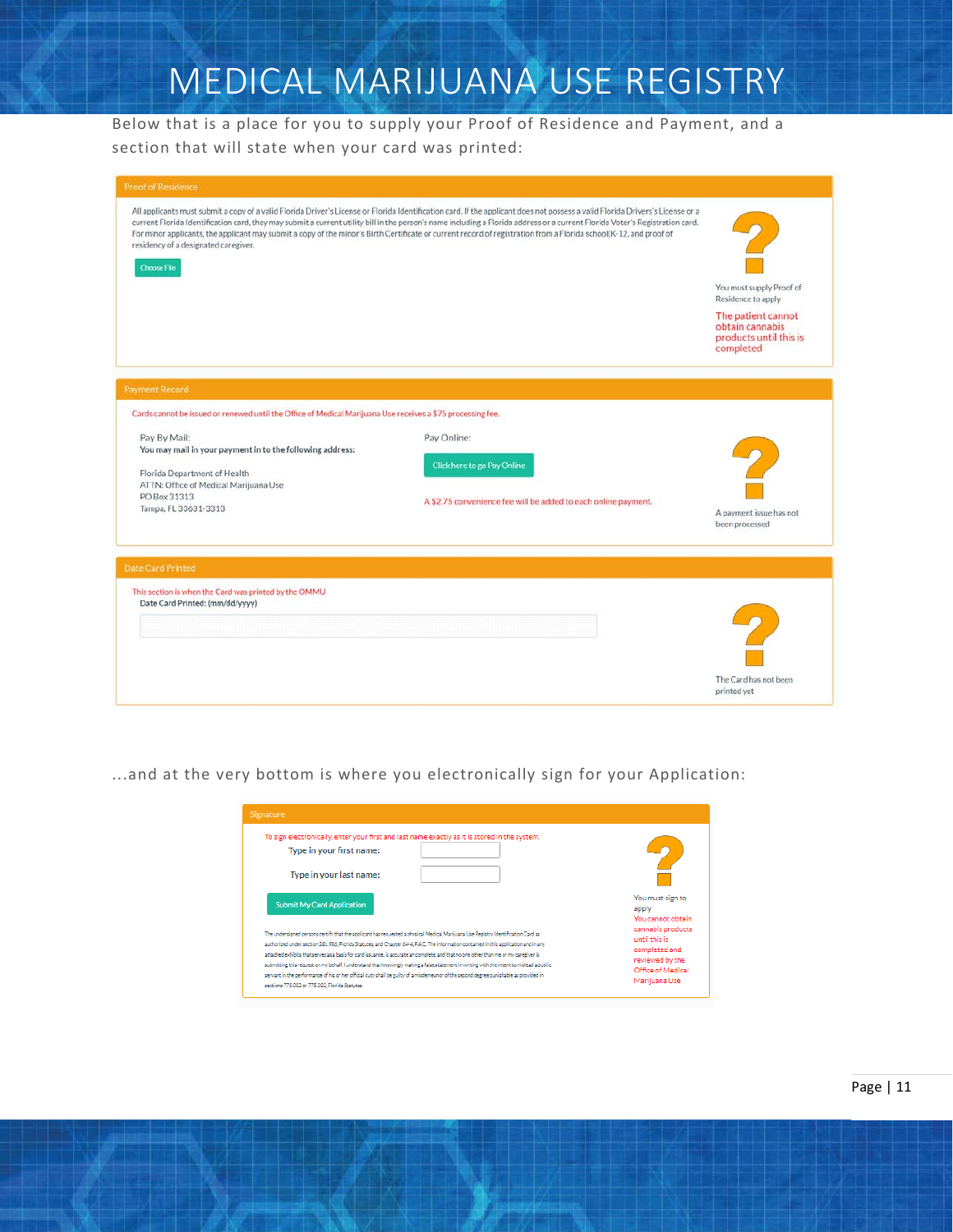### "So, what do I need to do?"

Some of the application is your part, and some of it is completed by the OMMU. You're responsible for:

- Your Photo. There are two ways to have a photo uploaded to your online application:
	- When you are added to the Registry by your doctor, the Registry will check your DOB and SSN to see if there's a match in the state's Driver's License/State ID Card system. If it finds a match, it will upload your photo automatically.
	- You can upload your own photo using the button titled "Choose File."
		- Uploading a photo will replace any existing one! If the existing one was Approved, and you replace it, you'll have to wait for the new photo to be reapproved.
		- If the new photo is being added to a previously-approved Application, a fee may apply.
		- If the photo is not appropriate for a State Issued ID Card, the OMMU will *not* approve your application. Click "Photo Requirements" for more information.
- Your Address and other basic information.
	- Sometimes physicians input old or incorrect information for the patient. Review this section carefully and verify that what is listed is correct! A fee may be required if a new card needs to be printed later.
	- You change your address on your online application by clicking on "Manage My Information".
	- *If your card has already been approved, you can still change your address by clicking on "Manage My Information" then clicking on "Update Address". A fee will be applied for changing your address once the card has been approved*.
- Your Proof of Residence.
	- Adult applicants must submit a copy of a valid Florida driver license or Florida identification card, per section 381.986(5)(b)1., Florida Statutes.
	- Seasonal residents that do not possess a valid Florida driver license or Florida identification card must submit a copy of two documents under section 381.986(5)(b)2., Florida Statutes as proof of residential address.
	- Minor patients must have the parent or designated legal representative submit proof of residency of the parent or designated legal representative, per section 381.986(5)(b)3., Florida Statutes.
- Your Signature.
	- You'll only be able to sign once your photo and proof of residence have been uploaded.
	- Type your name into the signature fields exactly as it's listed in your Patient Profile.
- Your Payment Record.
	- If you mailed in your payment, the OMMU will supply the Payment Record when your Payment has processed.
	- If you have not mailed your payment, and wish to pay online, with a small convenience fee, click on the "Click Here to Pay Online" button.
		- This button will only appear once you have submitted your application including the photograph, proof of residence and signature.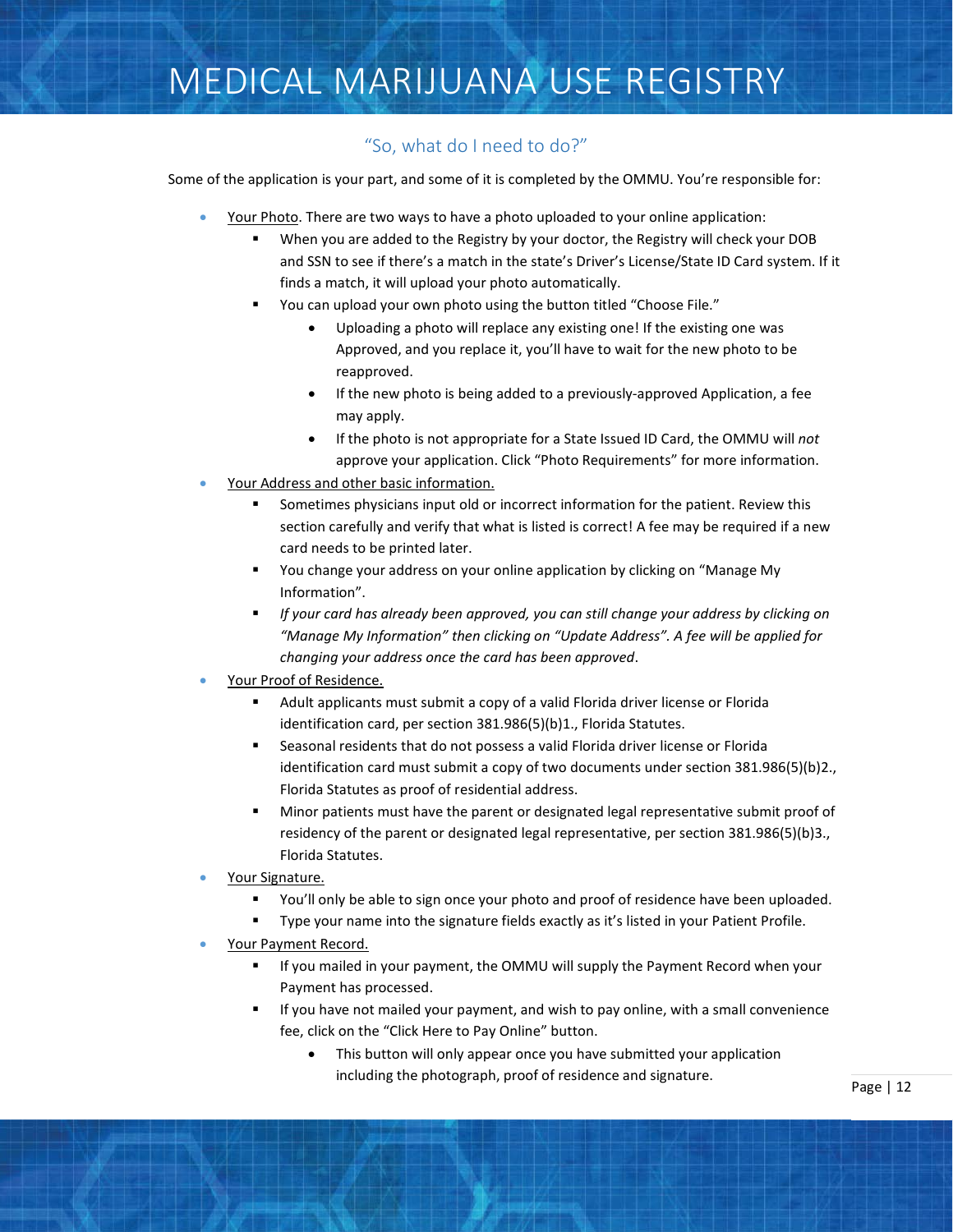#### "There is already a photo in my Application, and I didn't upload it.

#### Where did it come from?"

The Registry is connected to the Division of Highway Safety and Motor Vehicle's State ID system. When a new account is added to the Registry, it checks your SSN and DOB provided by the physician – if there is a match in the system, your State ID or Driver's License photo is automatically added to your Application.

You can replace it with another photo, if you wish, but it must be a valid ID photo approved by the OMMU in order for you to be issued a Card.

#### "I would rather pay online as opposed to mailing in a check."

To submit an online payment, click the button titled "Click Here to Pay Online." A new window will pop up containing the Bill2Pay interface where you can supply your payment details. Payments by e-check and credit card are accepted. A \$2.75 convenience fee applies to each online payment.

When you've finished paying online, go back to the Registry. When you reload your Online Application, it will update with your payment status.

### "Can I pay a little now, and the rest of the fee later?"

No. The OMMU can only accept full payments, both by mail and electronically.

#### "How can I know what the status of my mailed-in payment is?"

As the OMMU receives your mailed-in payment, processes it, and completes the transaction, the Registry will be updated so that you can follow along. If your mailed-in payment fails or is rejected, the OMMU will note this in the Registry so that you can try again.

#### "How do I know the status of my application?"

You can log in and visit your application page at any time. Each part you submit can be individually reviewed by the OMMU, so when something is Approved or Rejected, you can see it online. If you do not know why something was rejected, there are always comments listed below the section.

If your photo, Proof of Residence, or other information has an issue, the OMMU will mark it as 'Rejected' and you'll be emailed about it right away. The Registry will denote Rejected items with a red triangle symbol. Supply the corrected documentation to get back on track towards receiving your Card.

When your Card Application is fully approved, you'll receive an email that will serve as your Temporary Card. You can use this email to obtain your orders while you wait for your physical card to arrive in the mail.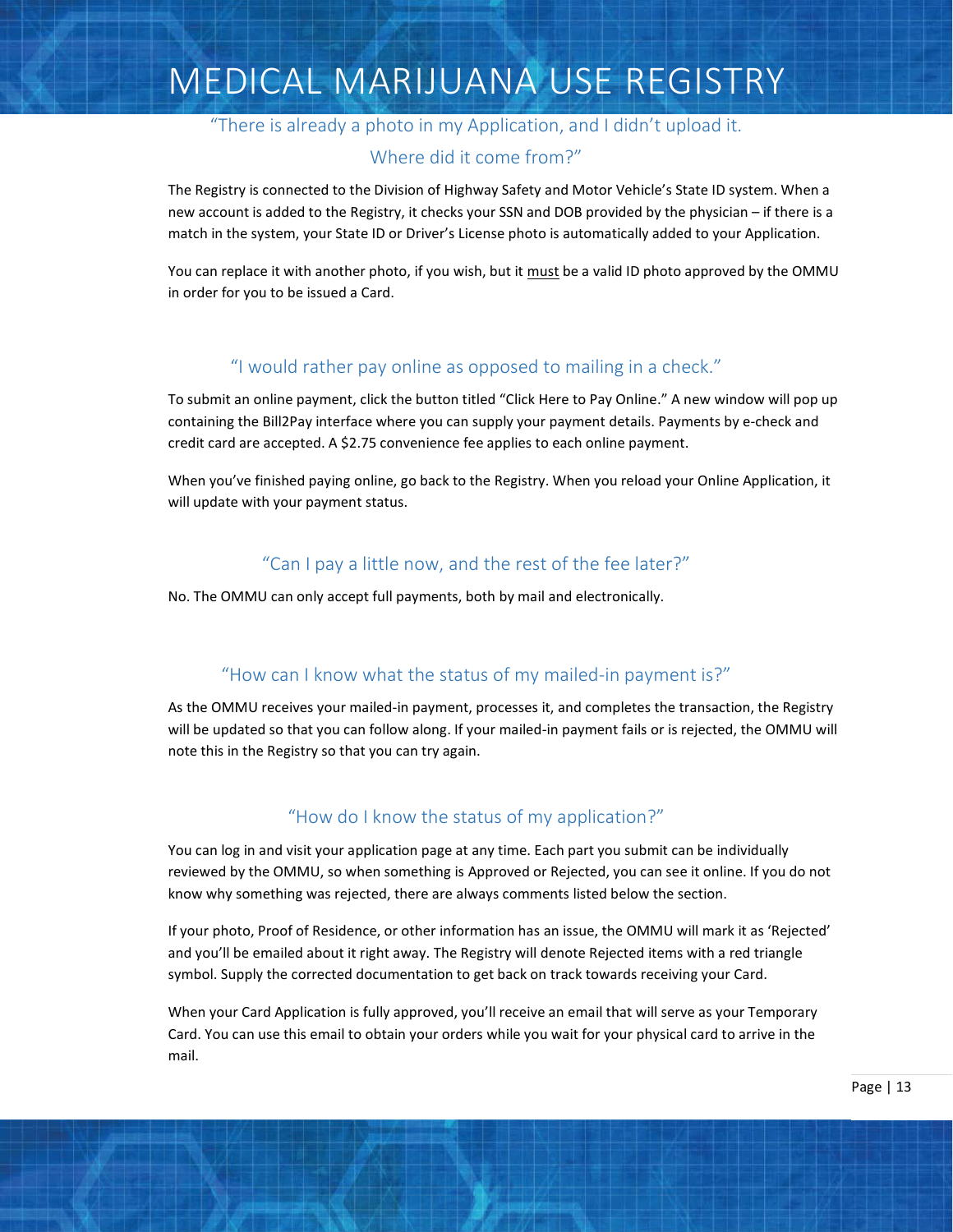## "How long is my ID card good for?"

Your card expires 365 days after it is approved by the OMMU. When your card is renewed, assuming you complete the renewal before your card expires, you'll **keep** your old expiration date, plus an additional year. This means if you renew early, you will not lose the extra weeks you had before your old card would have expired.

### "It says I should renew soon. How do I do that?"

You will be prompted via email and within the Registry that you should begin renewing your card 45 days prior to its expiration. When there are 45 days or less until your card expires, you'll see a button titled "Renew My Application" on your existing card page. This starts the application process over again. As long as your existing card is valid, starting a renewal application will **not** affect your ability to obtain product – the old card will remain valid until its expiration date.

## "I want to update my ID card."

It is vital that the address that is printed on your card and on your Patient Profile be correct. A difference between the address in which you actually reside and the address that is listed for you in the Registry could become problematic if you have an MMTC attempt to deliver products to you, or if you're stopped by Law Enforcement.

To update your address, navigate to your Patient or Caregiver Profile and click the "Manage Profile Details" button.

If you change your address, the Registry will ask you to confirm this. If you do so, you'll need to apply for an updated card. See the next page for more information.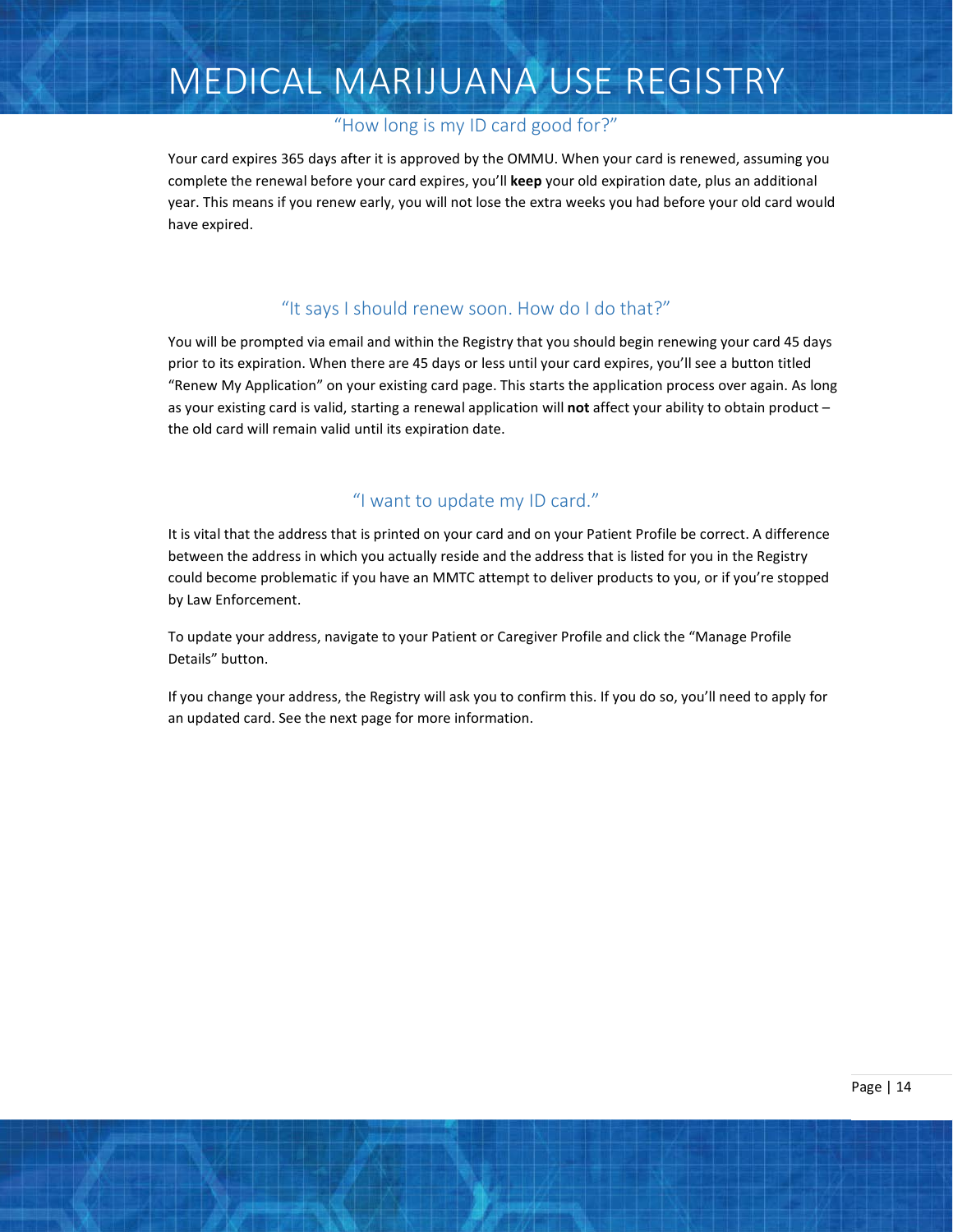If you have an open (started but not approved) card application, the Registry will update it rather than make you complete another application. The on-screen prompt will tell you this:

| <b>Changing Your Address</b>                                                                                                                            |
|---------------------------------------------------------------------------------------------------------------------------------------------------------|
| We see that you've entered new address information.                                                                                                     |
| Since you have a Card Application that's still underway.<br>would you like us to update your Application with it, so your<br>new card has this address? |
| The other choice is to discard these changes.                                                                                                           |
|                                                                                                                                                         |
|                                                                                                                                                         |
| <b>Discard Changes</b><br><b>Update My Address</b>                                                                                                      |

If you **do not** have an open card application, the system will confirm that you wish to start one now:

| <b>Changing Your Address</b>                                                                                                                                        |
|---------------------------------------------------------------------------------------------------------------------------------------------------------------------|
| We see that you've entered new address information.                                                                                                                 |
| Your current application has been approved so if you'd like to<br>do this, saving address changes will require you to re-sign<br>your application. A fee may apply. |
| The other choice is to discard these changes.                                                                                                                       |
|                                                                                                                                                                     |
|                                                                                                                                                                     |
| <b>Discard Changes</b><br><b>Update My Address</b>                                                                                                                  |

From there, you'll need to provide updated Proof of Residence (matching your new address), sign electronically for the application, and provide payment: \$15 if paying by mail, or \$17.75 (fee + processing fee) if you wish to pay online.

**Note:** When you get a new card for your address change, it does **not** change your original card expiration date.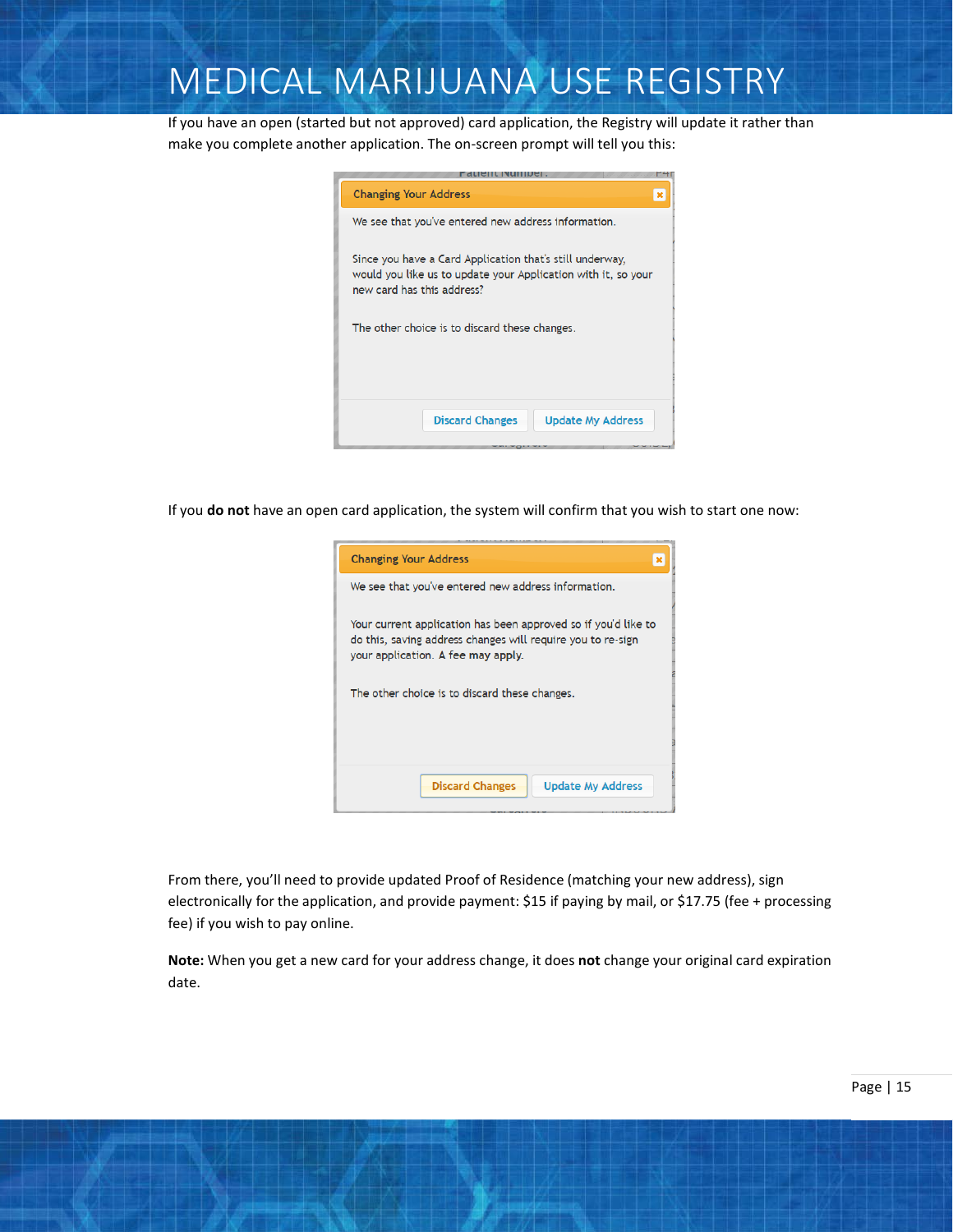#### WHAT TO EXPECT WHEN REVIEWING YOUR ORDERS

- Each Physician Certification can contain up to three Orders. Orders cannot overlap.
- Each Order includes its own start date and end date within the Certification.
	- You will not be able to obtain products for an Order until the start date. Before then, the order is listed as "Scheduled."
	- After the end date, an Order is listed as "Closed." You will not be able to obtain products after this date.
- Each Order can have a Low-THC **and** a Medical Cannabis entry for **each** possible route of administration.
	- Routes of administration include inhalation, topical, oral, sublingual, and rectal.
- Each Route can have its own unique Amount Per Dose and Doses Per Day.
	- The Registry uses this information to work out how many milligrams of product you've been authorized by your Physician to obtain from a Medical Marijuana Treatment Center.

When you first arrive at your Profile, you will see your Orders dashboard under your Demographics:

| Orders for: TEST, TESTER     |                                         |   |                   |   |                     |   |                        |    |      |     |                 |  |  |
|------------------------------|-----------------------------------------|---|-------------------|---|---------------------|---|------------------------|----|------|-----|-----------------|--|--|
| Show 10 v entries<br>Search: |                                         |   |                   |   |                     |   |                        |    |      |     |                 |  |  |
| <b>Expand</b>                | $\blacktriangle$<br><b>Order Status</b> | ٠ | <b>Start Date</b> | ٠ | <b>Placed By</b>    | ÷ | <b>Purchase Device</b> | ۰. | Days | . ≑ | <b>End Date</b> |  |  |
| Expand                       | Open                                    |   | 8/6/2018          |   | <b>JACK ROTHMAN</b> |   | Yes                    |    | 21   |     | 8/27/2018       |  |  |
| Expand                       | Scheduled                               |   | 9/3/2018          |   | <b>JACK ROTHMAN</b> |   | Yes                    |    | 42   |     | 10/15/2018      |  |  |

Showing 1 to 2 of 2 entries

Here, you can see that this patient has two Orders: one that starts on the  $6<sup>th</sup>$  of August and another that is scheduled to start on the 3<sup>rd</sup> of September. You can also see the duration of each order (the number of days the patient can obtain Products).

The Order also says that this patient can purchase a Delivery Device.

If you click the name of the physician, you'll be taken to a page where you can see their phone number, address, and other information.

Click anywhere else on the row for an Order, and it will expand to show you much more information. We'll show this on the next page.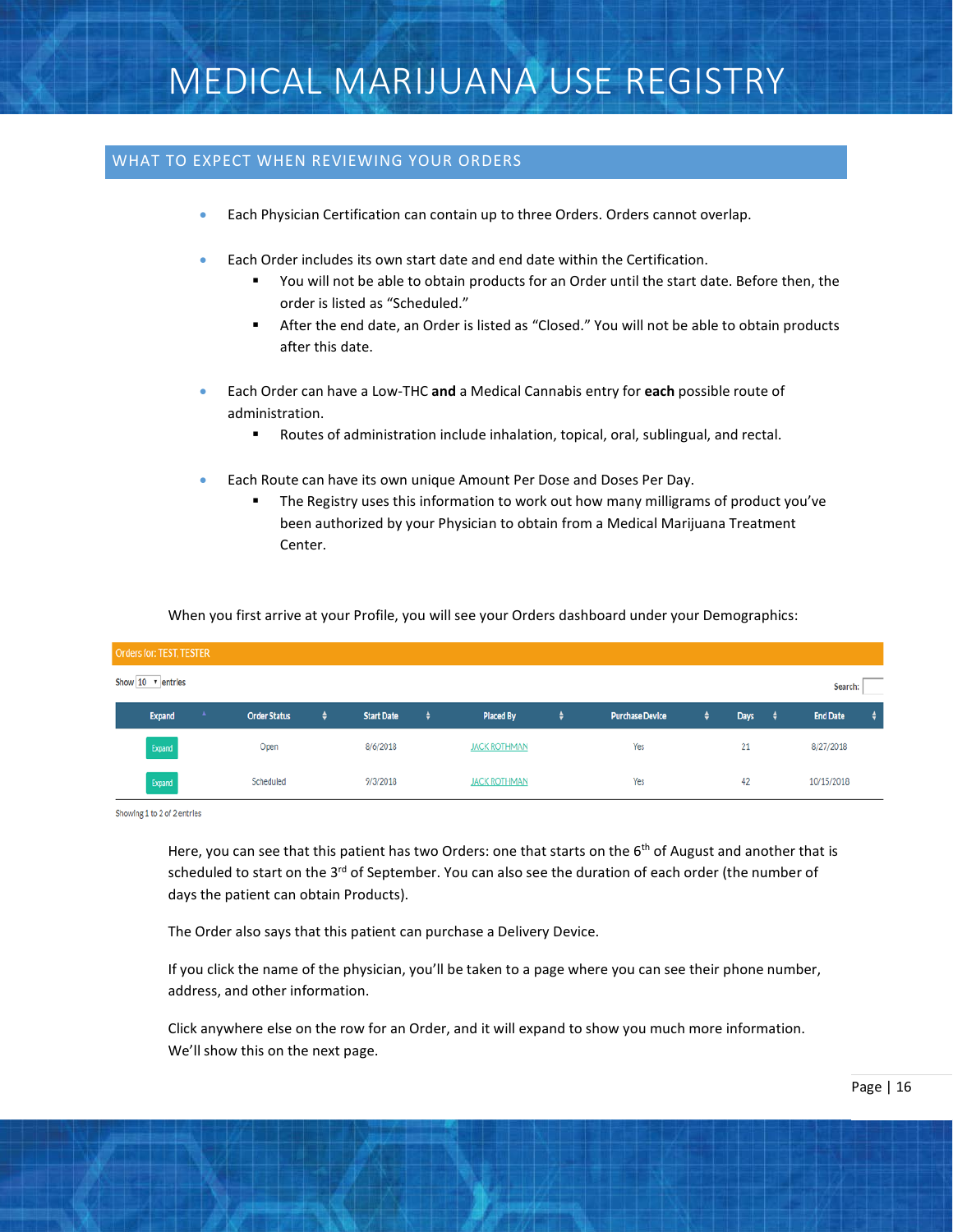| Orders for: TEST, TESTER            |                                                                                                            |                                                                                                      |                     |           |                   |           |                     |                     |                                      |                        |           |             |           |                 |  |
|-------------------------------------|------------------------------------------------------------------------------------------------------------|------------------------------------------------------------------------------------------------------|---------------------|-----------|-------------------|-----------|---------------------|---------------------|--------------------------------------|------------------------|-----------|-------------|-----------|-----------------|--|
| Show $10 \times$ entries<br>Search: |                                                                                                            |                                                                                                      |                     |           |                   |           |                     |                     |                                      |                        |           |             |           |                 |  |
|                                     | <b>Expand</b>                                                                                              | $\blacktriangle$                                                                                     | <b>Order Status</b> | $\bullet$ | <b>Start Date</b> | $\bullet$ | <b>Placed By</b>    |                     | $\bullet$                            | <b>Purchase Device</b> | $\bullet$ | <b>Days</b> | $\bullet$ | <b>End Date</b> |  |
|                                     | Collapse                                                                                                   |                                                                                                      | Open                |           | 8/6/2018          |           |                     | <b>JACK ROTHMAN</b> |                                      | Yes                    |           | 21          |           | 8/27/2018       |  |
|                                     |                                                                                                            | <b>Low-THC Cannabis - Oral</b><br><b>Low-THC Cannabis - Topical</b><br>Medical Cannabis - Sublingual |                     |           |                   |           |                     |                     | <b>Medical Cannabis - Inhalation</b> |                        |           |             |           |                 |  |
|                                     | Route: Oral                                                                                                |                                                                                                      |                     |           |                   |           |                     |                     |                                      |                        |           |             |           |                 |  |
|                                     | Total Amount Ordered: 1050 milligrams                                                                      |                                                                                                      |                     |           |                   |           |                     |                     |                                      |                        |           |             |           |                 |  |
|                                     |                                                                                                            | Amount Per Dose: 10 milligrams                                                                       |                     |           |                   |           |                     |                     |                                      |                        |           |             |           |                 |  |
|                                     | Doses Per Day: 5                                                                                           |                                                                                                      |                     |           |                   |           |                     |                     |                                      |                        |           |             |           |                 |  |
|                                     | Note: If the doctor wants to share special directions or notes to you and the MMTC, they'll be shown here. |                                                                                                      |                     |           |                   |           |                     |                     |                                      |                        |           |             |           |                 |  |
|                                     | Dispensed On At Via Amount Dispensed Status                                                                |                                                                                                      |                     |           |                   |           |                     |                     |                                      |                        |           |             |           |                 |  |
|                                     | There are no Dispensations recorded for this route.                                                        |                                                                                                      |                     |           |                   |           |                     |                     |                                      |                        |           |             |           |                 |  |
|                                     |                                                                                                            |                                                                                                      |                     |           |                   |           |                     |                     |                                      |                        |           |             |           |                 |  |
|                                     | Expand                                                                                                     |                                                                                                      | Scheduled           |           | 9/3/2018          |           | <b>JACK ROTHMAN</b> |                     |                                      | Yes                    |           | 42          |           | 10/15/2018      |  |
|                                     | Showing 1 to 2 of 2 entries                                                                                |                                                                                                      |                     |           |                   |           |                     |                     |                                      |                        |           |             |           |                 |  |

When you expand the order, you can see much more information for it. You can click each tab to view the different routes of administration that the doctor has placed an order for.

In each one, you're told:

- The Route
- The total amount the doctor ordered
- The amount per dose
- The number of doses per day the doctor recommended
- Any special notes the physician added to the order
- A history of all the Dispensations you've received for this part of the order

### "How can I tell what I'm able to have?"

Expand the Order and click through the tabs to browse the details of your Order. **Remember:** You can only obtain products for Orders that have the status of **Open**.

## "How much is left for me to obtain in my Order?"

In each tab, you can see the Amount Remaining in your Order History listing.

#### "I saw the doctor, but there's no order in there for my visit."

Contact your physician to understand why they have not supplied the Order yet.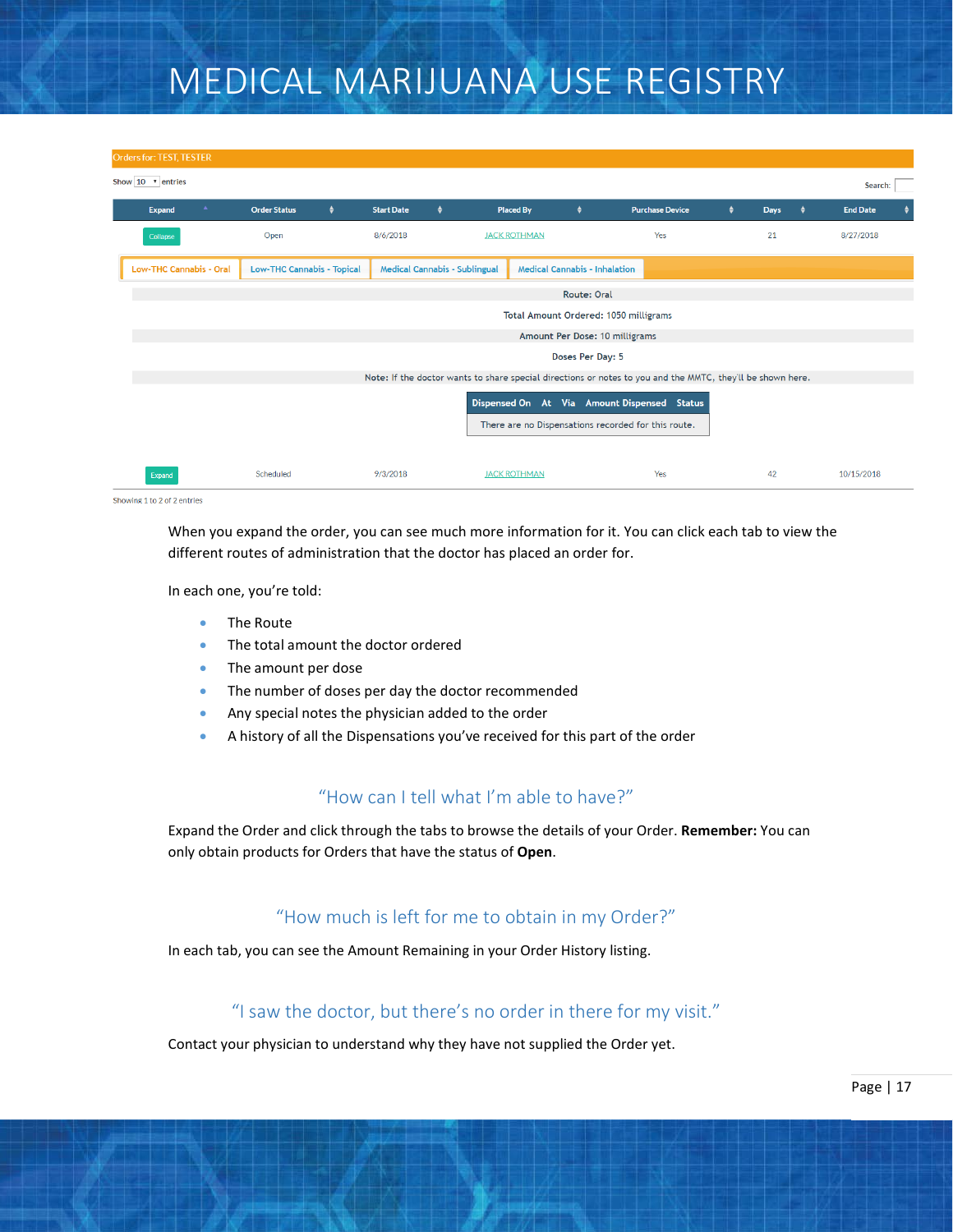### "Some of my Orders say they're Completed or Expired. Why's that?"

When you have obtained the total amount of product that the Order allows for, you have "Completed" it. If you've reached the End Date of an Order, it's flagged as "Expired." In either case, you can no longer obtain products from that Order.

## "There's only one Route in my Order. I thought I could have more."

It is your doctor's decision how many Routes to add to an Order. An Order may have no more than one Low-THC and one Medical Cannabis entry for each of the available Routes of Administration, but your doctor will decide what Routes are best for you.

## "My Order isn't right, or isn't an effective treatment."

Your doctor can edit or update any order in your list. Reach out to them for help.

### "Can I get products without an order?"

No. Any person that provides you with Low-THC Cannabis or Medical Marijuana products when you do not have an **Open** Order may be violating the law.

**Remember:** The Law Enforcement community has access to the Registry and uses it to verify if people in possession of Cannabis are legally authorized to do so.

### "It looks like an MMTC recorded one of my Dispensations wrong!"

When you obtain products, the Medical Marijuana Treatment Center (MMTC) is required to record how much they've dispensed for you in the Registry.

If you feel they've made a mistake, please contact them and they can make a correction to the record.

### "There's a little note in red text for one of my Dispensations. What is that?"

When a MMTC records a Correction (see the previous question), they must supply a reason for the change. The reason they supply shows in red text in your Dispensation History.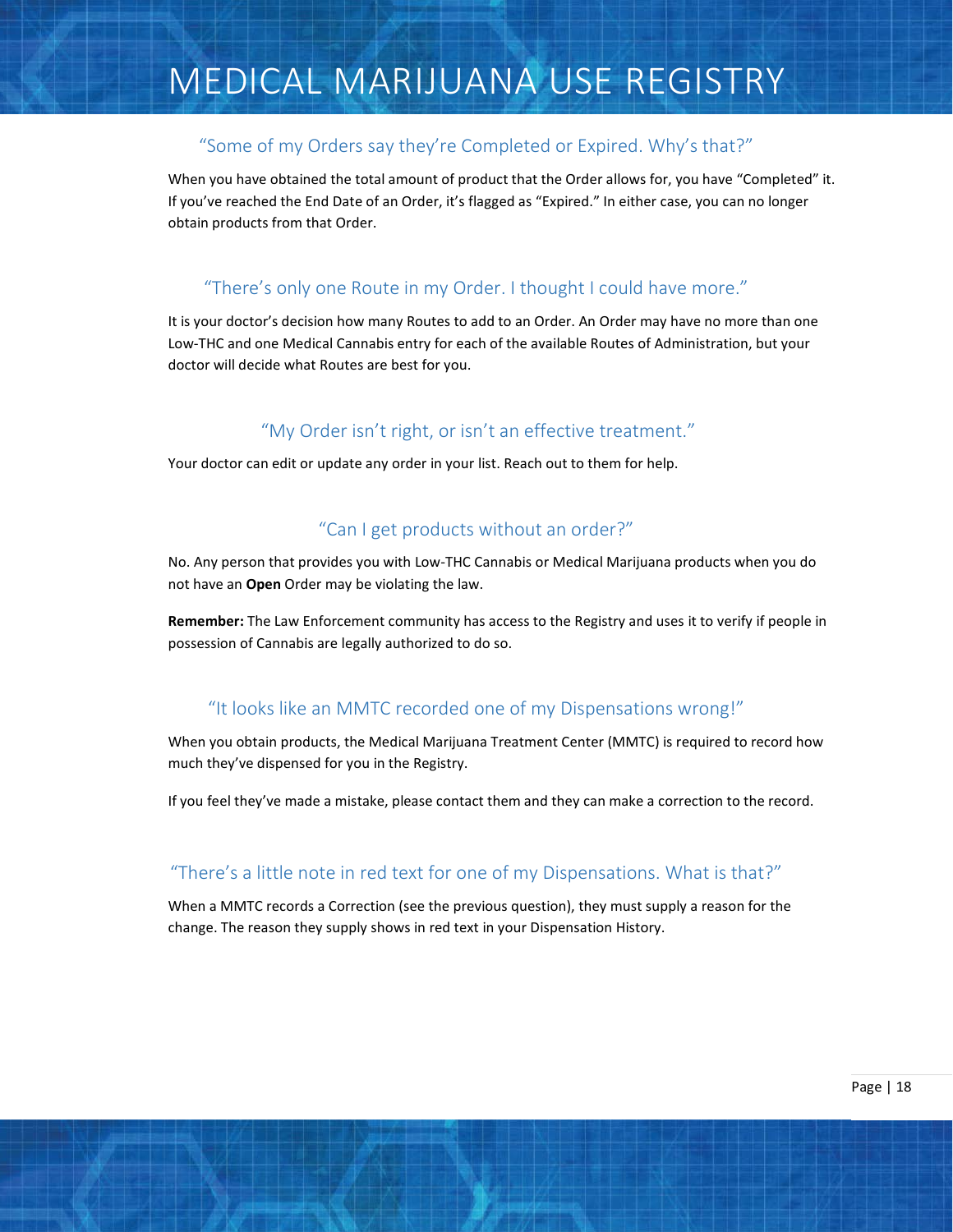#### A SPECIAL SECTION JUST FOR CAREGIVERS

As a Caregiver, you can not only manage your own login, but you can also do a few special actions for the Patient(s) for which you are a Caregiver for. You can add an email address to a patient that does not have one, if you want them to be able to log in on their own. In the event that the Caregiver and the Patient share an email address, the email should be entered into the Caregiver profile. This way, the Caregiver will have access to, both, Patient and Caregiver profiles and applications.

## "I want my Patient to be able to log in on their own."

In the menu bar, you'll see that you not only have access to the Profile of yourself as a Caregiver, but you also have access to your Patient's Profile(s). With this access, you can edit or add email addresses just as we described previously.

If this is your first time adding an email address for the Patient, your Patient will get two emails – one for their username, and a separate one for their temporary password.

## "I want to be someone's Caregiver."

Florida Law permits you to be a Caregiver for a Patient so that you can legally obtain and possess their medical marijuana products and manage their online card application. However, the law also requires that the Registry enforce the following rules:

- A Patient may have only one Caregiver unless:
	- **F** The Patient is a minor.
	- The Doctor indicates that the patient is incapacitated.
	- If you are an Institutional Caregiver, such as at a Hospice or similar organization, you can have your Caregiver Account marked as an Institutional Caregiver Account – this allows you to be a Caregiver for more than one Patient.
- When the Doctor adds you to the Registry, they'll have to certify that:
	- You attest to comply with the requirements of being a caregiver.
	- That you are not 'conflicted' meaning that you are *not a* qualified ordering physician or employed by/have economic interest in a medical marijuana treatment center or a marijuana testing laboratory.
	- **When you renew you card later, you'll be asked these same questions.**